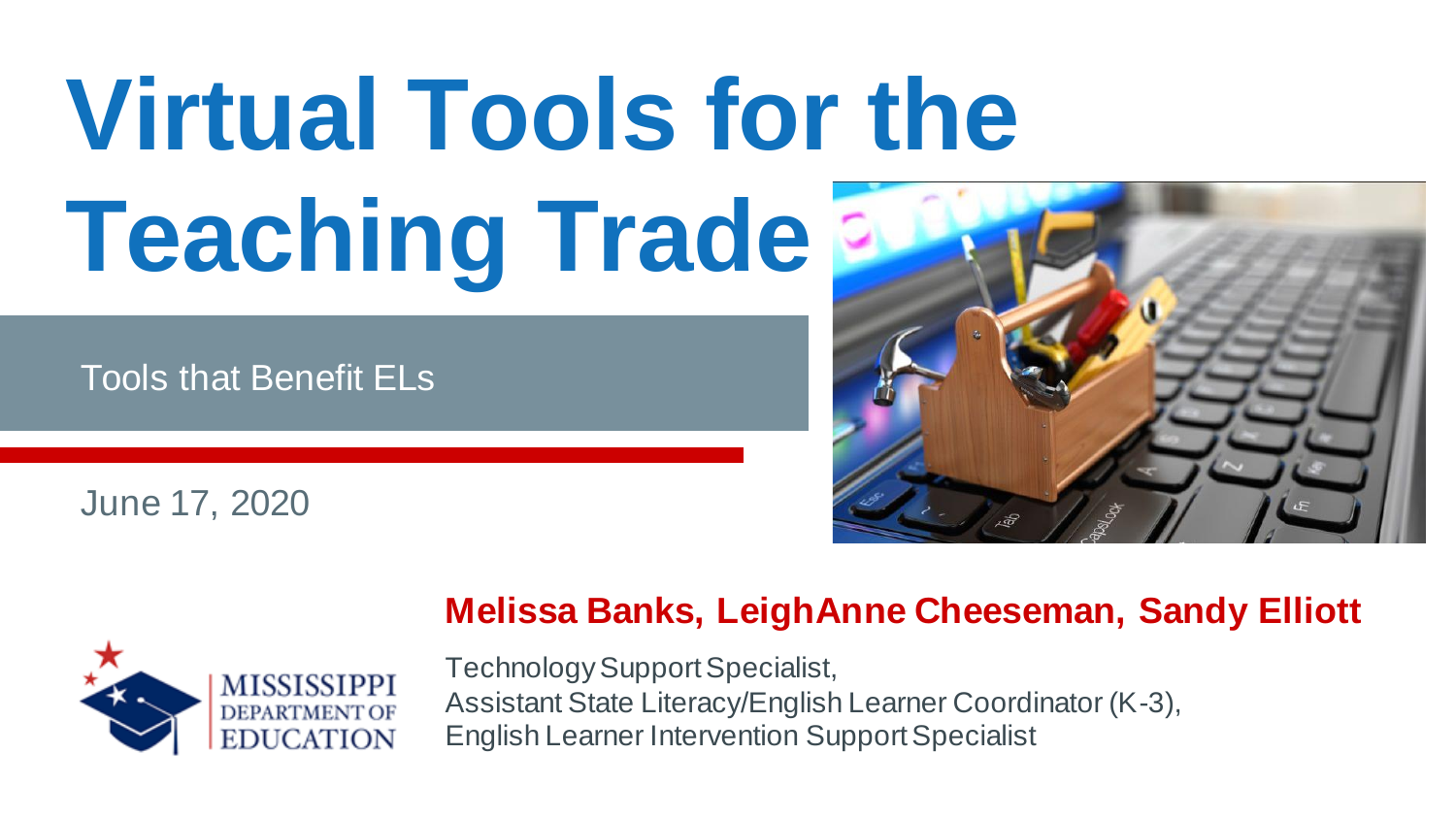### **VISION**

To create a world-class educational system that gives students the knowledge and skills to be successful in college and the workforce, and to flourish as parents and citizens

### **MISSION**

To provide leadership through the development of policy and accountability systems so that all students are prepared to compete in the global community

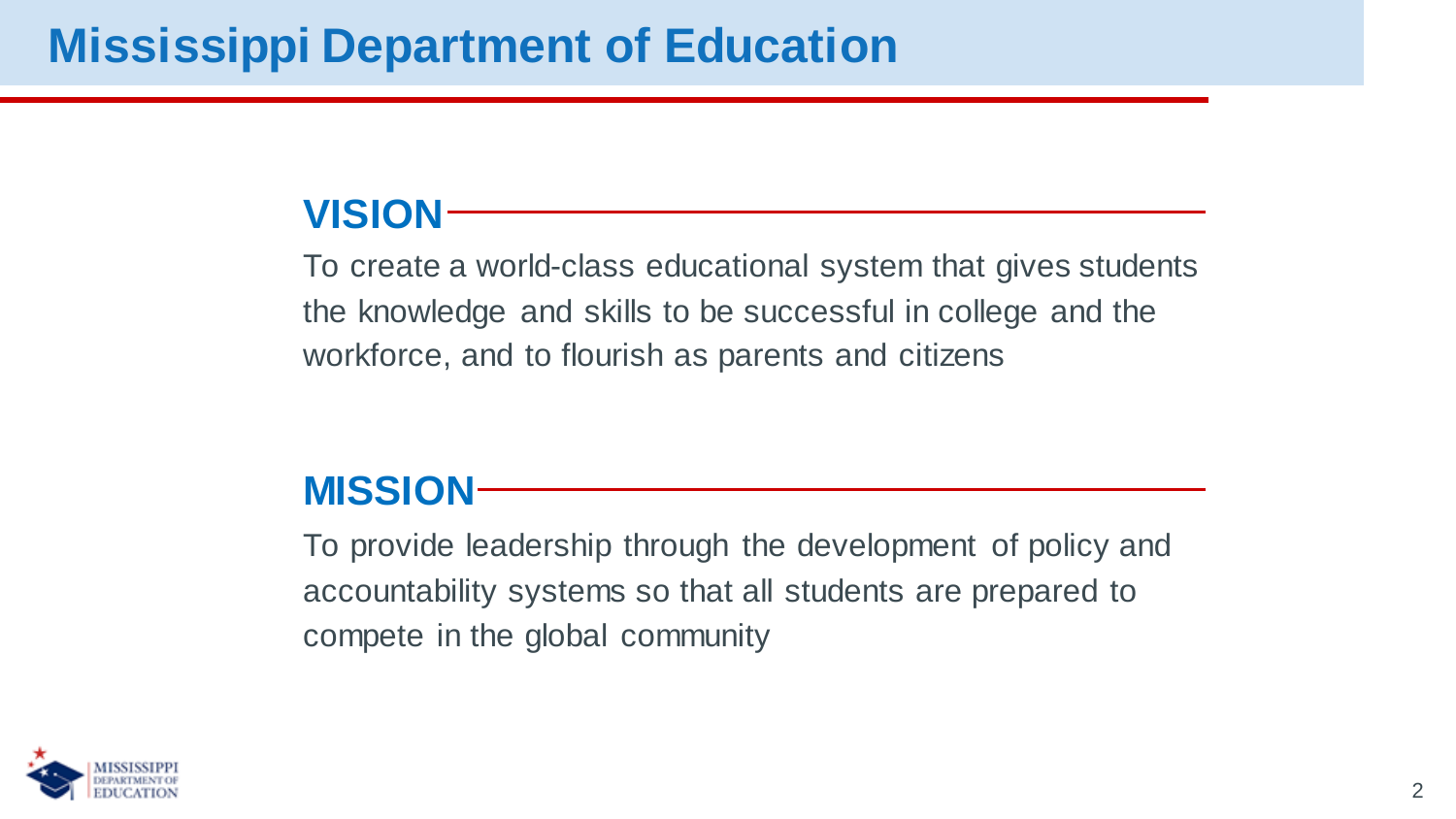### **State Board of Education Goals** STRATEGIC PLAN

ALL

1

**Students Proficient** and Showing **Growth in All Assessed Areas** 

**EVERY Student Graduates** from High **School and** is Ready for **College and Career** 

 $\overline{2}$ 

**EVERY** 

3

**Child Has Access to** a High-**Quality Early Childhood** Program

**EVERY School Has Effective Teachers and Leaders** 

4

**EVERY Community Effectively** Uses a **World-Class Data System** to Improve **Student Outcomes** 

5

**EVERY School and** 

**6**

**District is Rated "C"** or Higher



ISSISSIPPI EDUCATION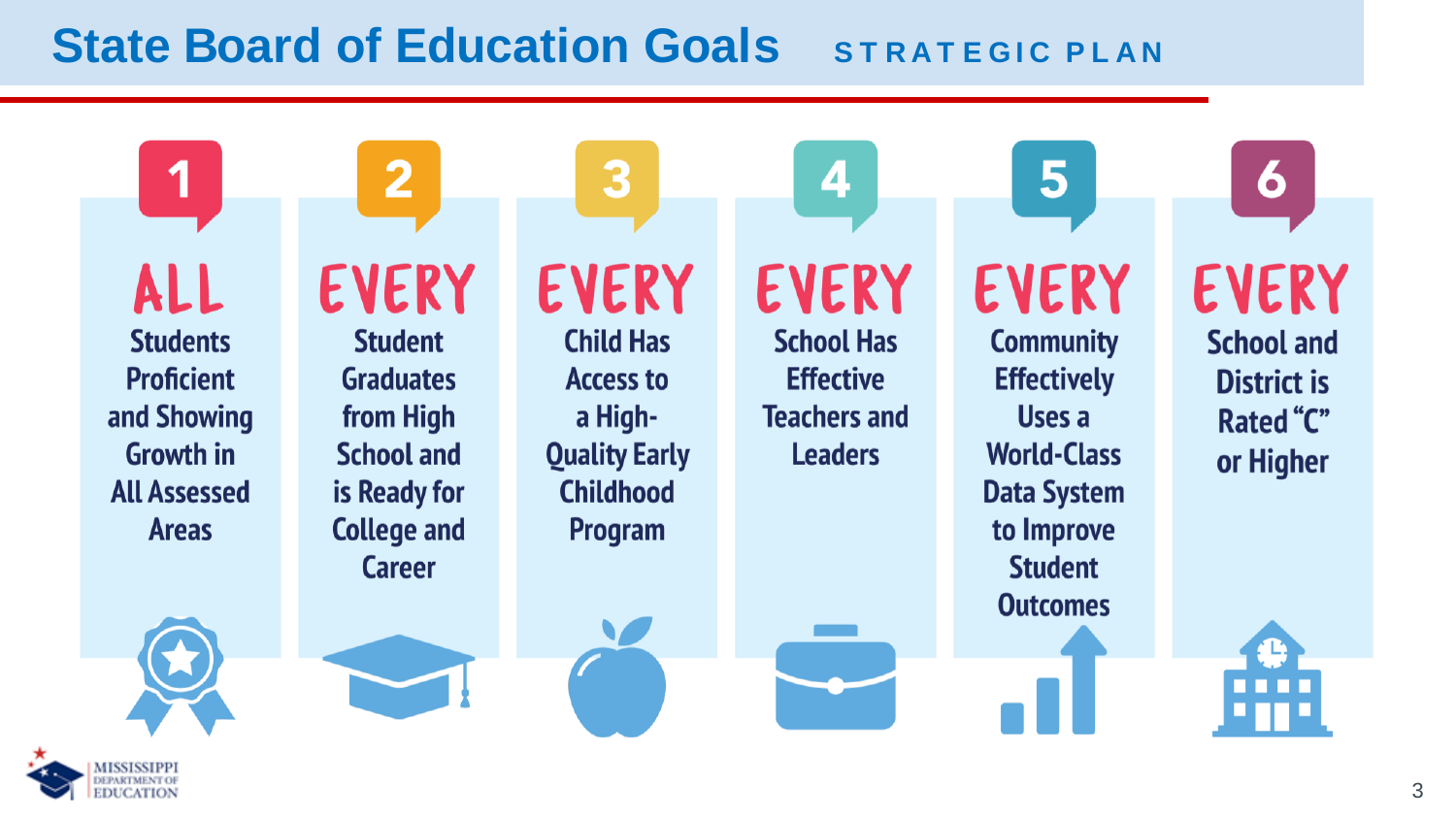# **Session Norms**

- Mute your computer to reduce background noise.
- Add questions in the chat.
- Link for sign-in sheet will be posted at the end of the session.

## This session is being recorded



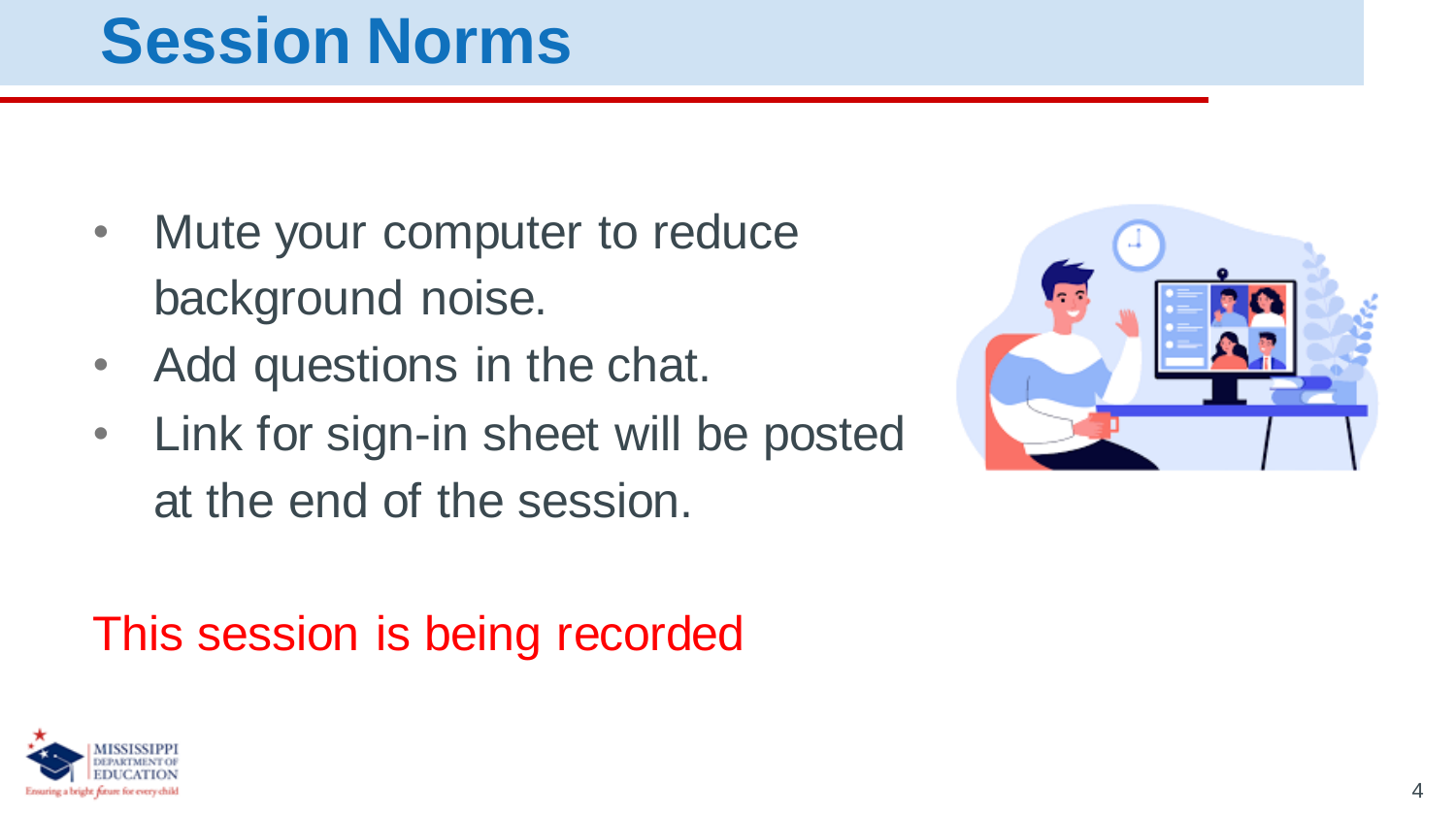# **Session Goals**

## To understand:

- Instructional strategies for supporting ELs
- Tools for supporting ELs in a distance learning setting
- Practical application of digital tools



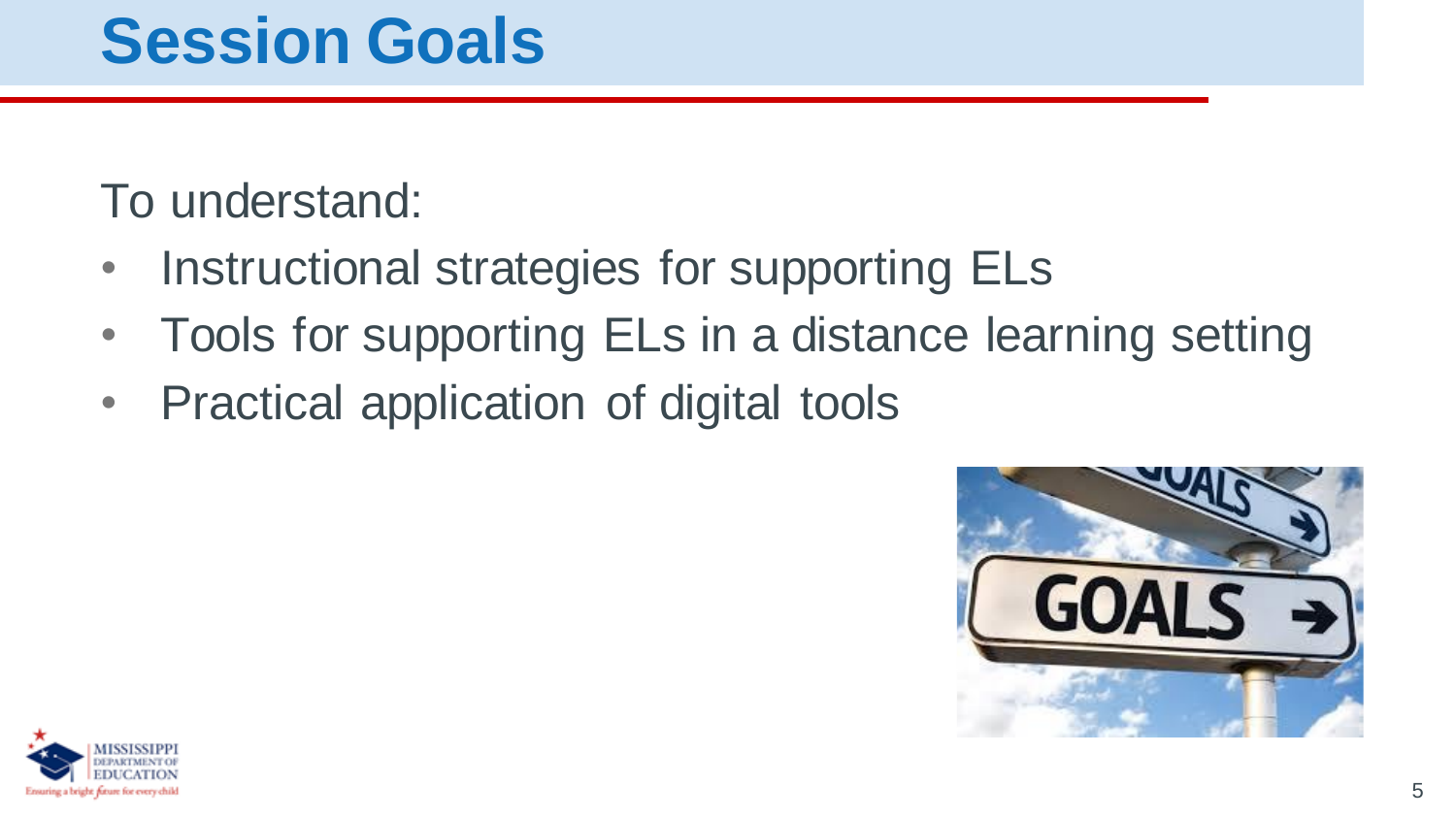# **Instructional**

# **Strategies**

### Supporting ELs in a Distance Setting



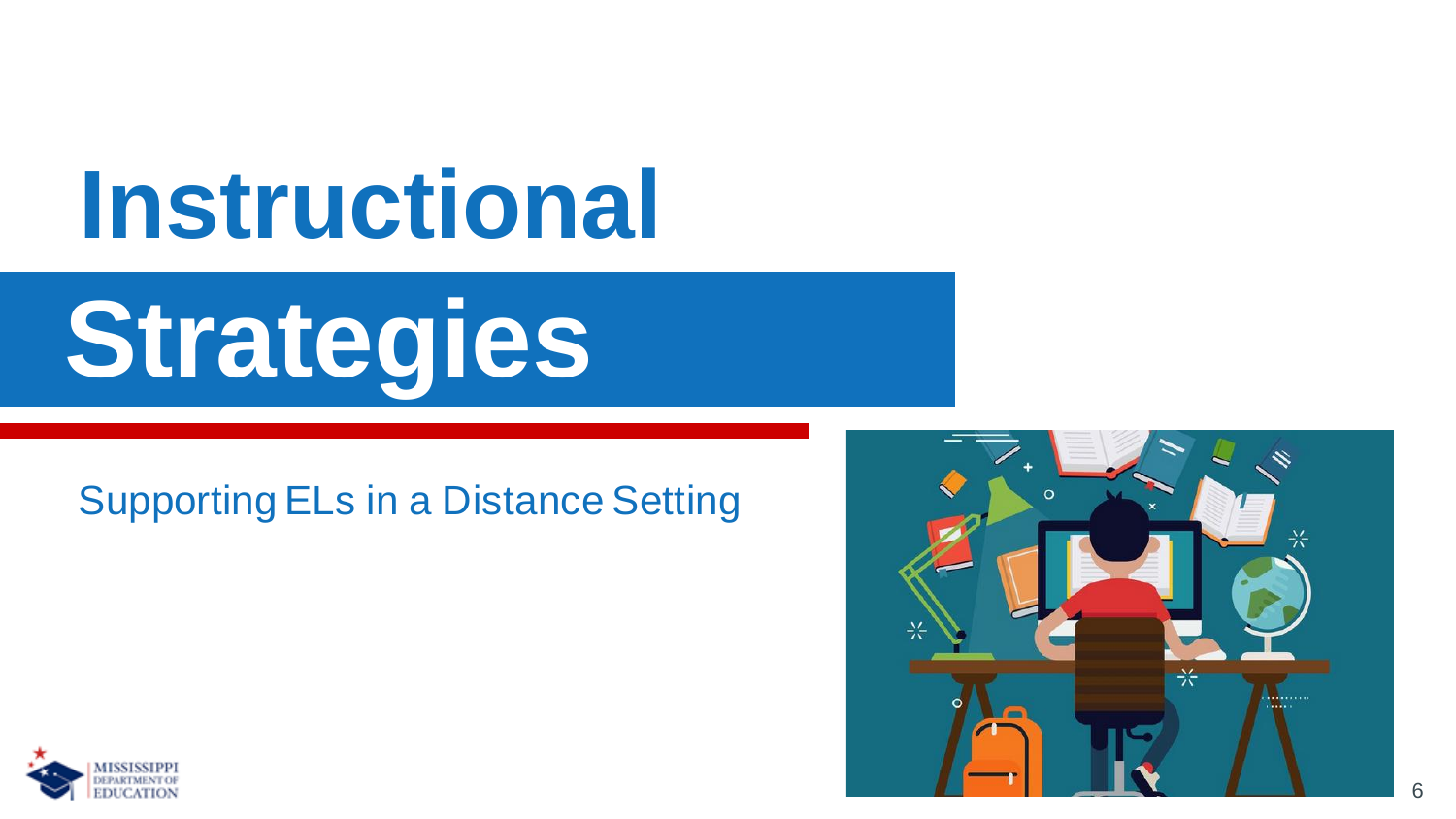

How comfortable are you with the delivery method you are currently using or that you used over last part of the school year to support your EL students during distance learning?

- a. I was not comfortable with the technology and did not feel I was truly meeting my EL students' needs
- b. I was somewhat comfortable with the technology but was not sure that it was adequately meeting my EL students' needs
- c. I was completely comfortable with the technology and felt that it helped me to meet the needs of my EL students

I did not use technology to meet the needs of my EL students.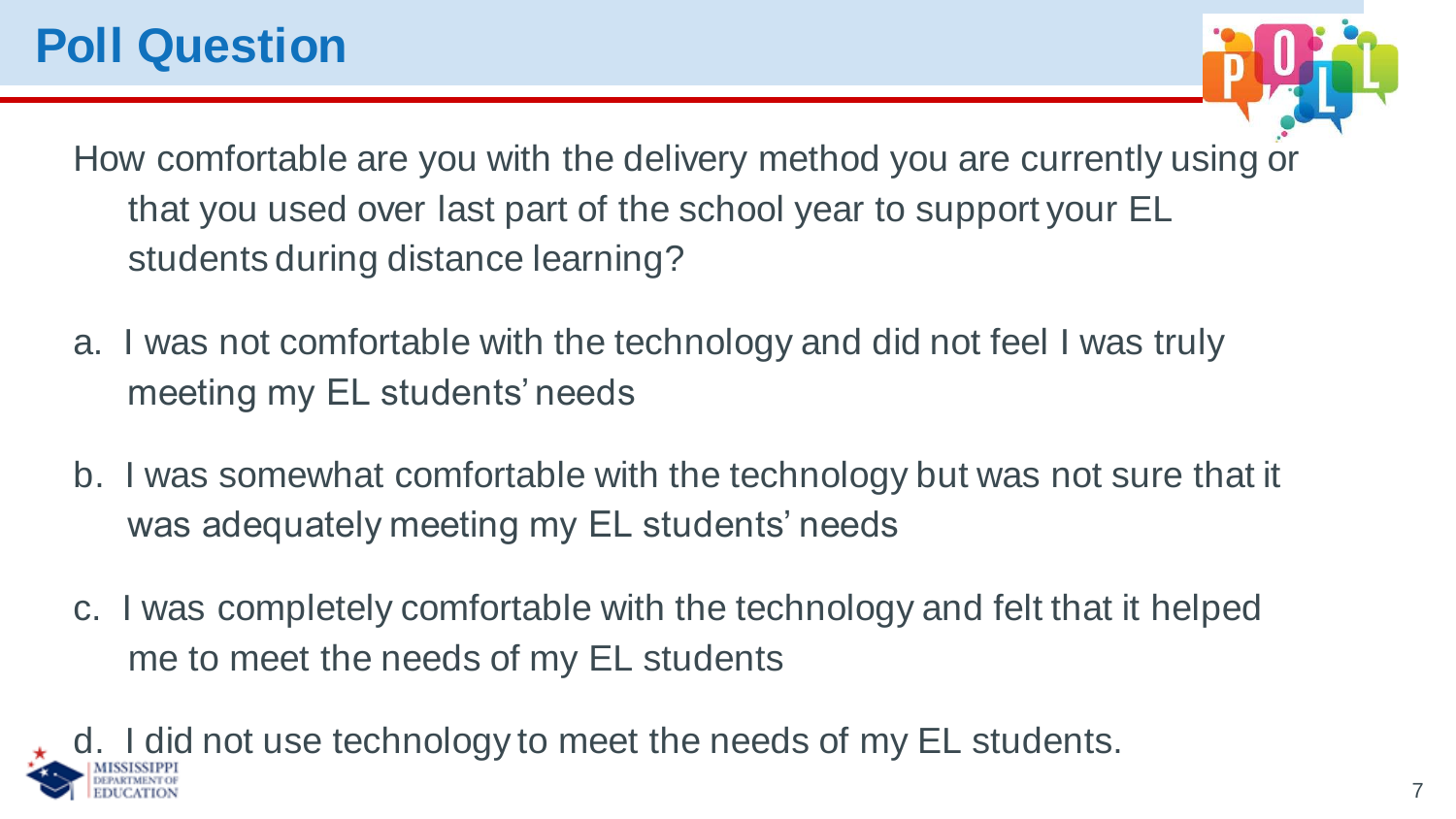What assumptions are we making

- About our students' learning environment?
- About our students' access to resources and technology?
- About other family support or other responsibilities our students may have at home?

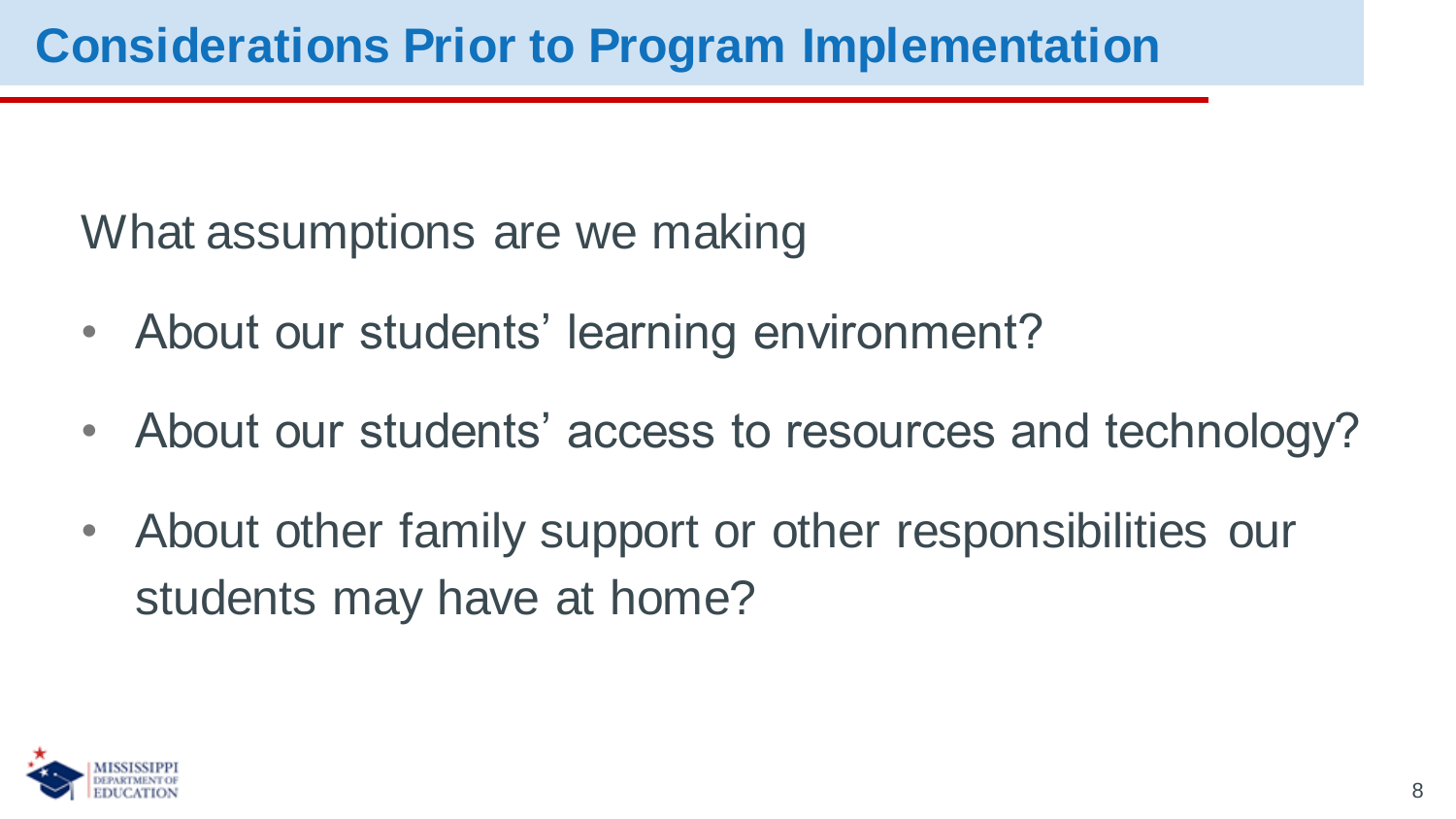**Challenges** 

- Learner variability
- Supporting academic growth along with English language growth
- Managing technology for teachers and for students
- Teachers are not "with" students



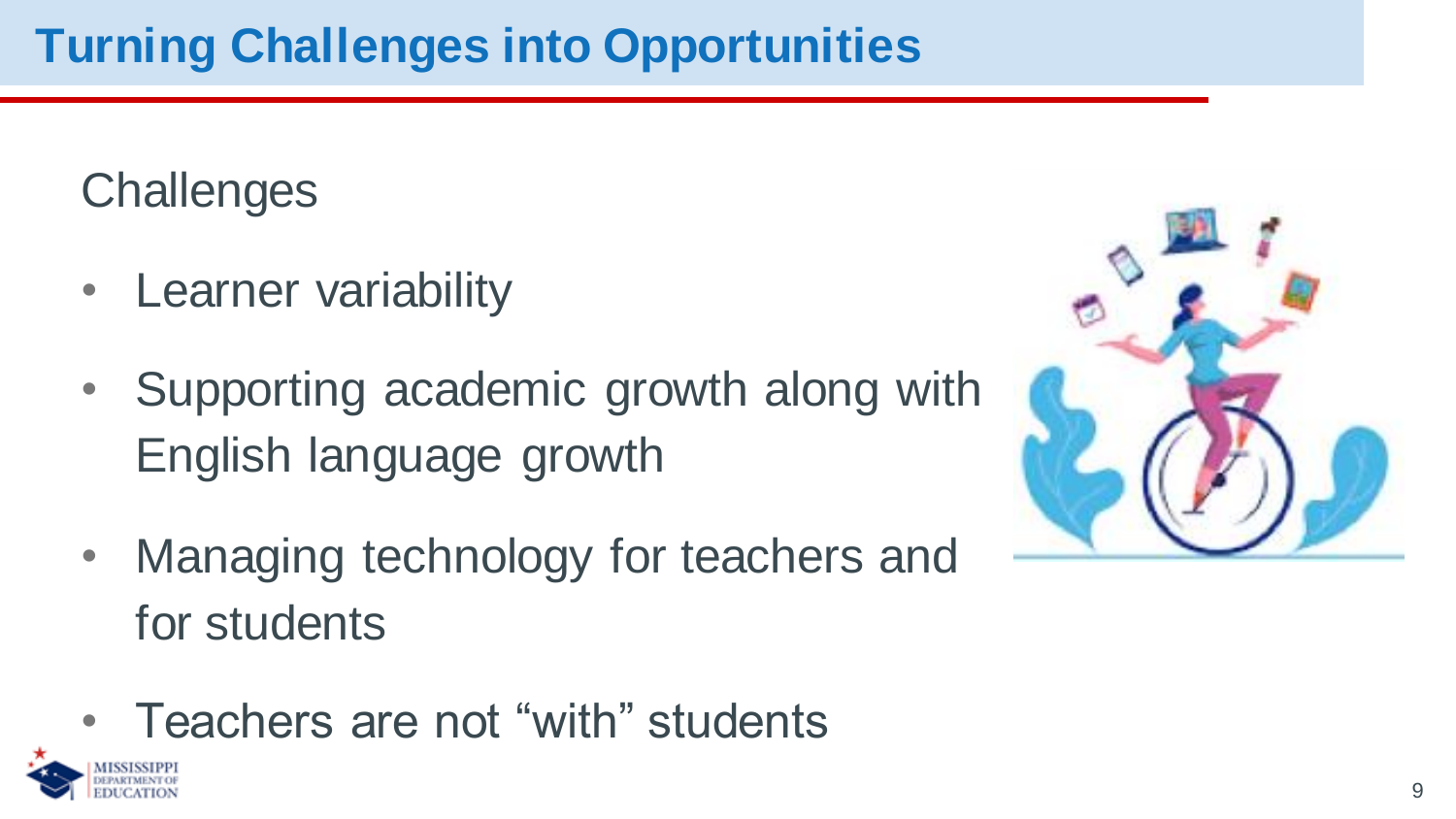## **Turning Challenges into Opportunities**

- Remove barriers in the learning environment
- Focus on clear learning goals
- Provide multiple means of representation and expression
- Provide guided practice
- Provide scaffolds and embed accommodations
- More time for teacher collaboration
- More opportunities for professional learning

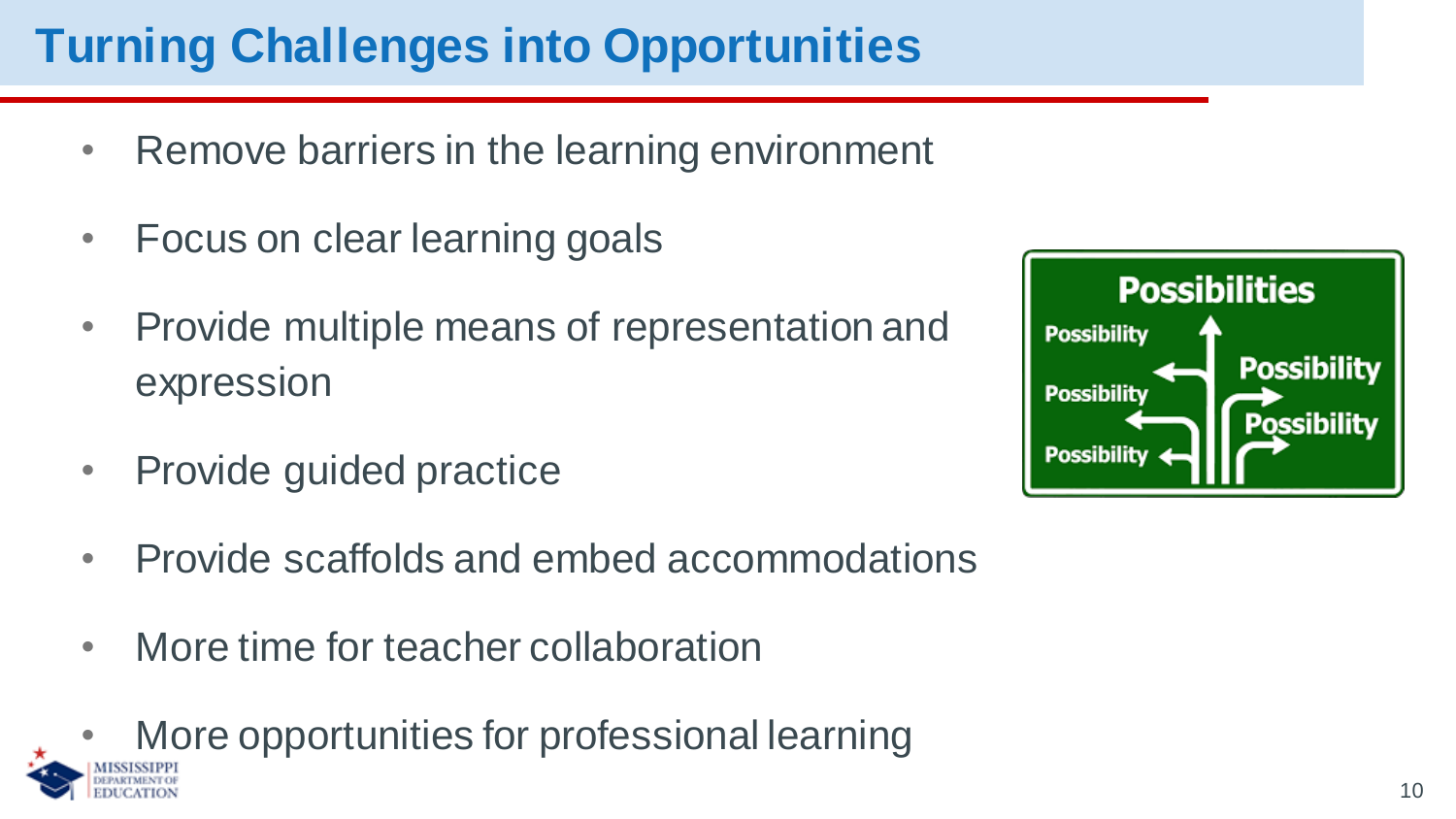### **6 Key Considerations for Supporting ELs with Distance Learning**

- 1. Develop and maintain a powerful connection between home and school
- 2. Focus on rich academic language
- 3. Emphasize oral language
- 4. Teach thematically



- 5. Utilize specifically differentiated instruction
- 6. Encourage continued development of the home language as well as English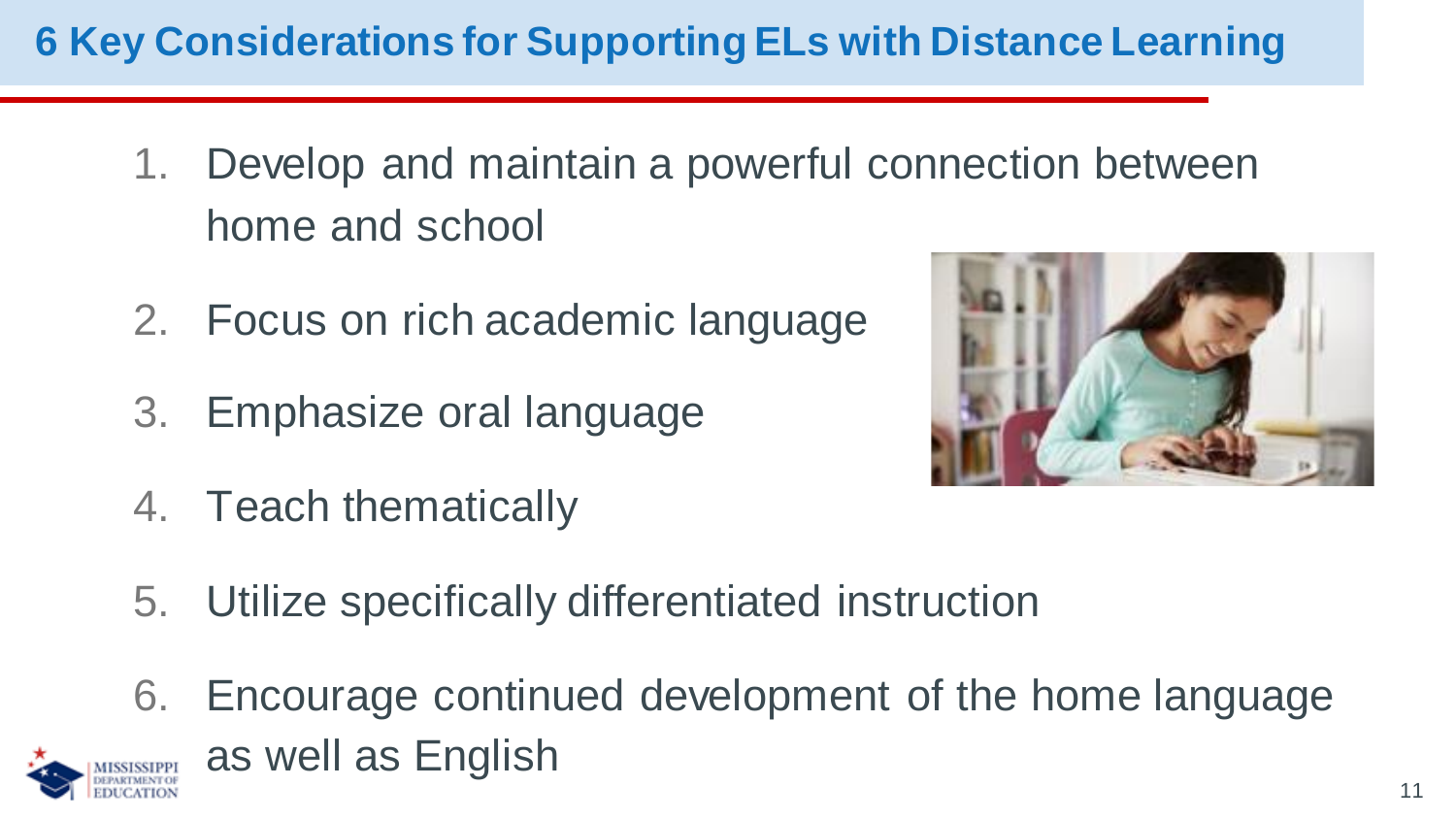#### **Develop and Maintain a Powerful Connection Between Home and School**

- Provide families with multilingual prompts for home conversations about class topics whenever possible
- Utilize open-ended assignments for students to express what they are experiencing during this time (orally or in writing)
- Keep communication open so families can share what is and isn't working for their child
- Use translation devices to ensure all assignments and other instructions are comprehensible
- Encourage family conversation at home to support children's academic learning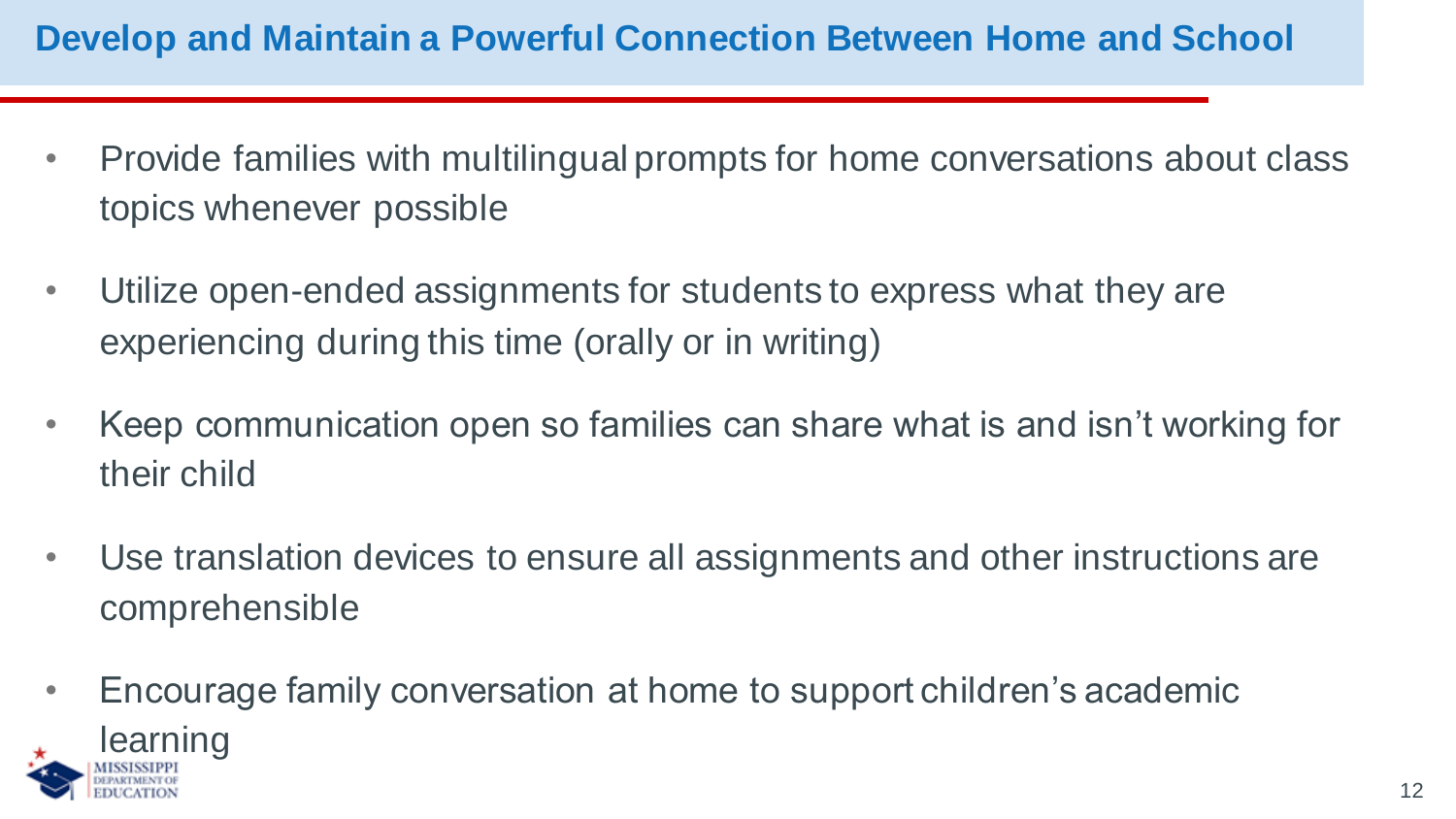### **Encourage Development of the Home Language as well as English**

- Connect to websites, Facebook groups, to support bilingual instruction
- Provide students and families with resources for content and literacy in their home language
- We want to encourage development of the language that children are loved in while developing English language skills

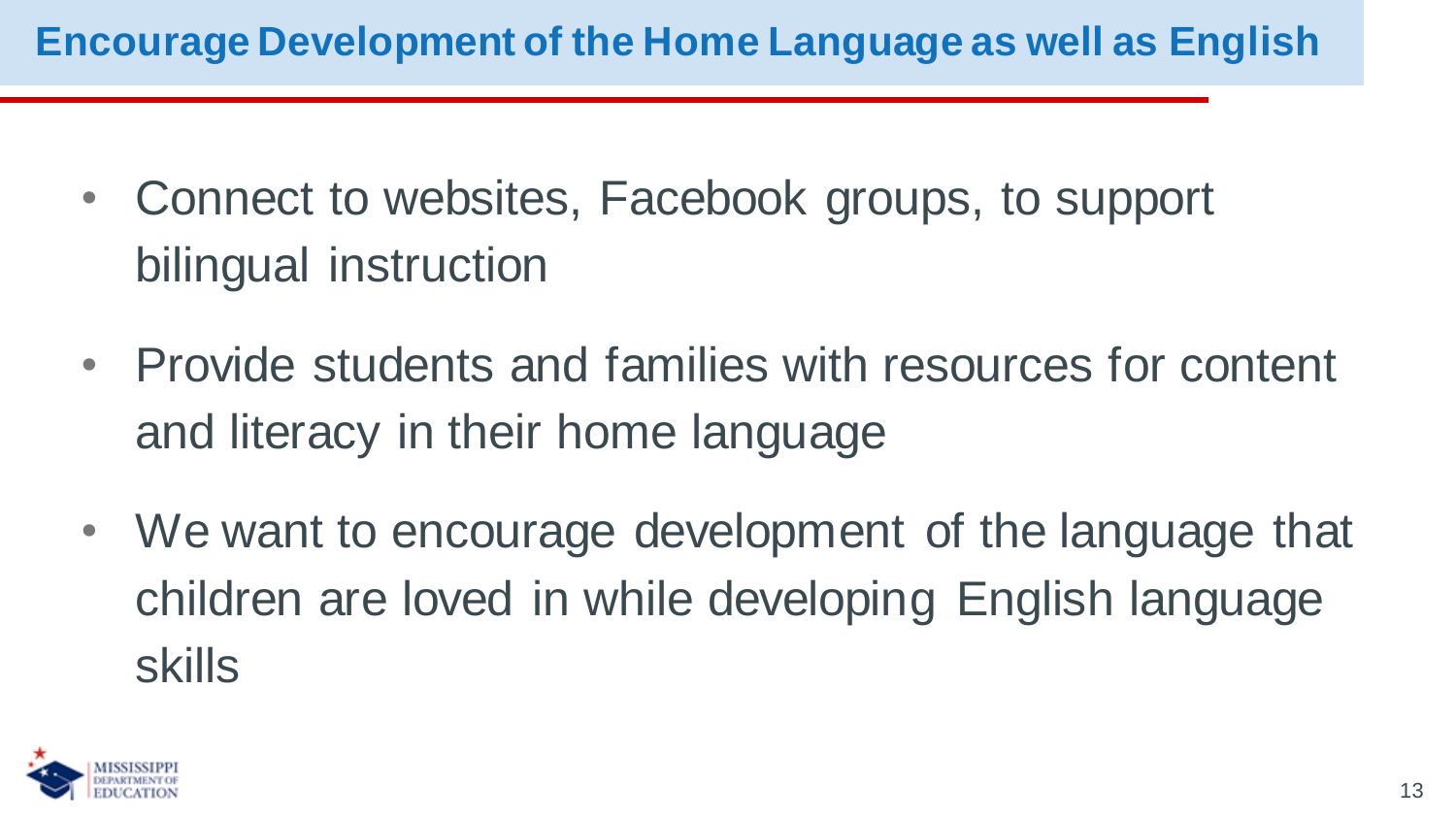







*Local school districts have discretion over which technology partners and products are utilized in their districts. For legal advice regarding technology services, pleasecontact your local school board attorney.*

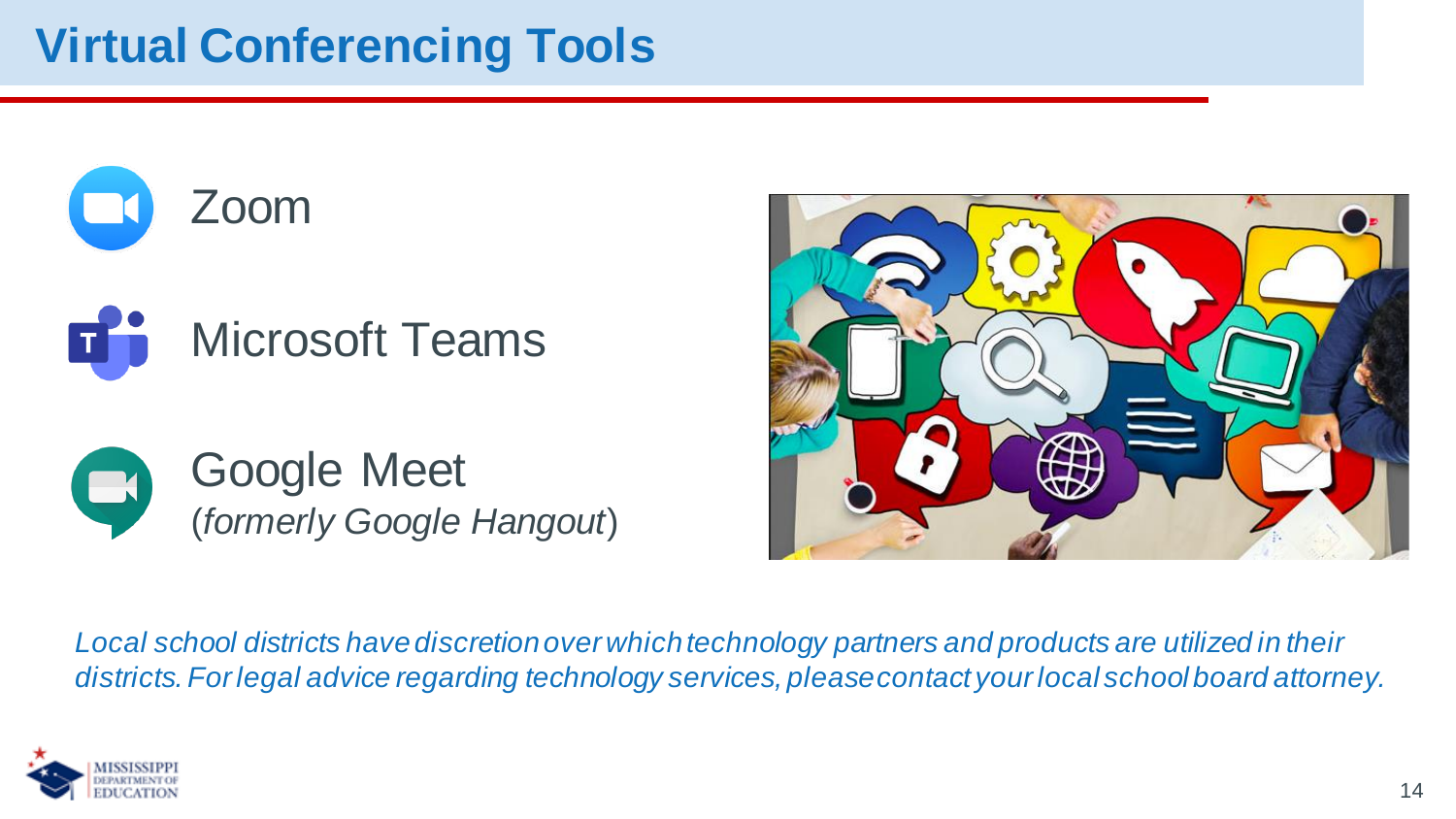### **Virtual Conferencing Tools: Fun Features**

| <b>Fun Features</b>                         | $\left( \blacksquare \right)$ | 的 | $\blacksquare$ |
|---------------------------------------------|-------------------------------|---|----------------|
| Virtual backgrounds                         | X                             | X |                |
| <b>Breakout rooms</b>                       | X                             |   |                |
| Anonymous polling                           | $X_{+}$                       |   |                |
| <b>Reactions</b>                            | X                             | X |                |
| Non-verbal feedback (Participant List view) | $X_{+}$                       |   |                |
| Closed-captioning                           | X                             | X |                |

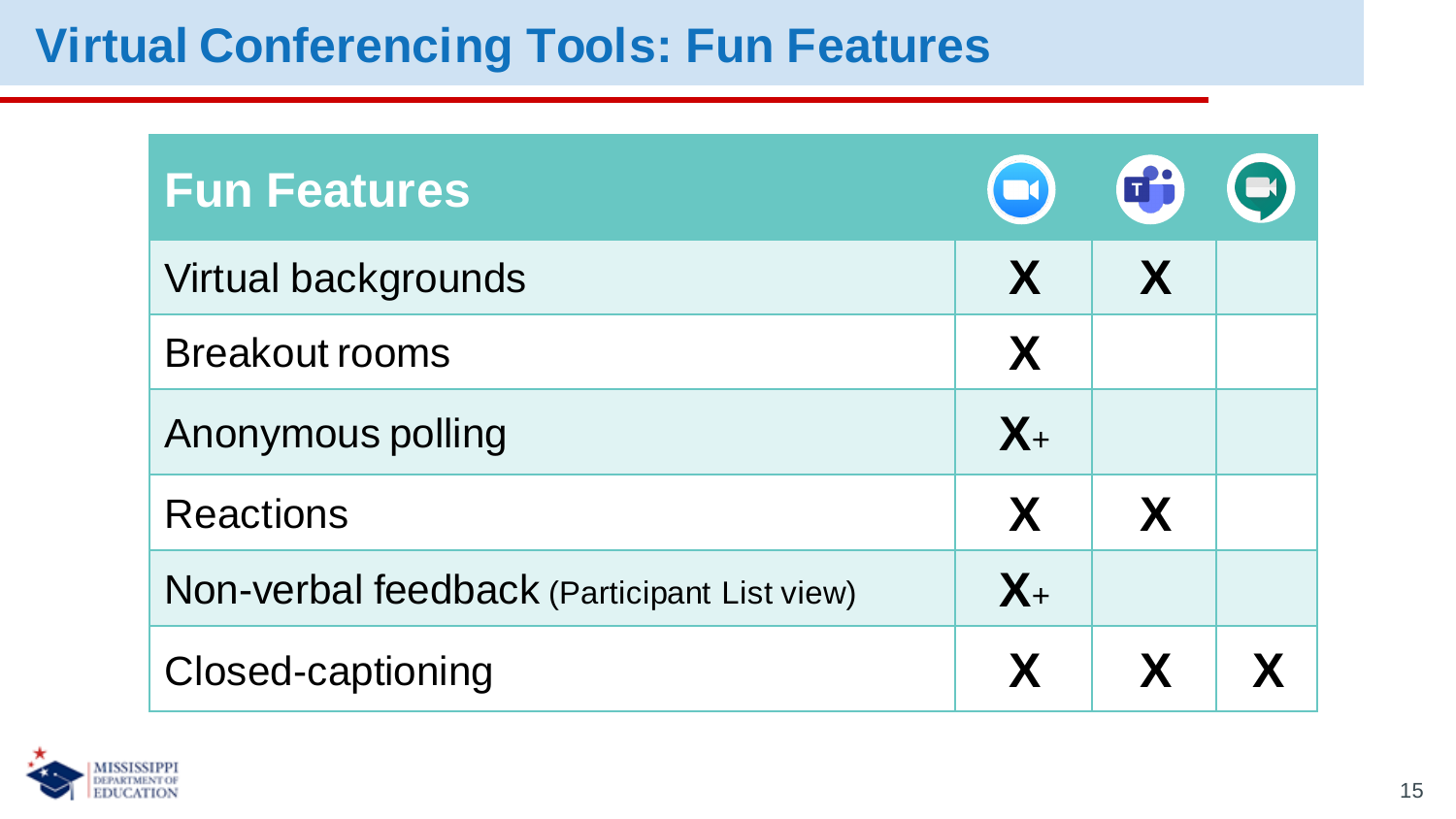### **Virtual Conferencing Tools: Fun Features**

| <b>Fun Features</b>               | $\left( \blacksquare \right)$ | 田       | $\blacksquare$ |
|-----------------------------------|-------------------------------|---------|----------------|
| Transcription of recorded meeting | X                             | X       |                |
| <b>Hand raise</b>                 | X                             | X       |                |
| Chat box                          | X                             | X       | X              |
| Screen share                      | X                             | X       | X              |
| Whiteboard                        | X                             | X       | $\star$        |
| Annotation                        | X                             | $\star$ | $\star$        |

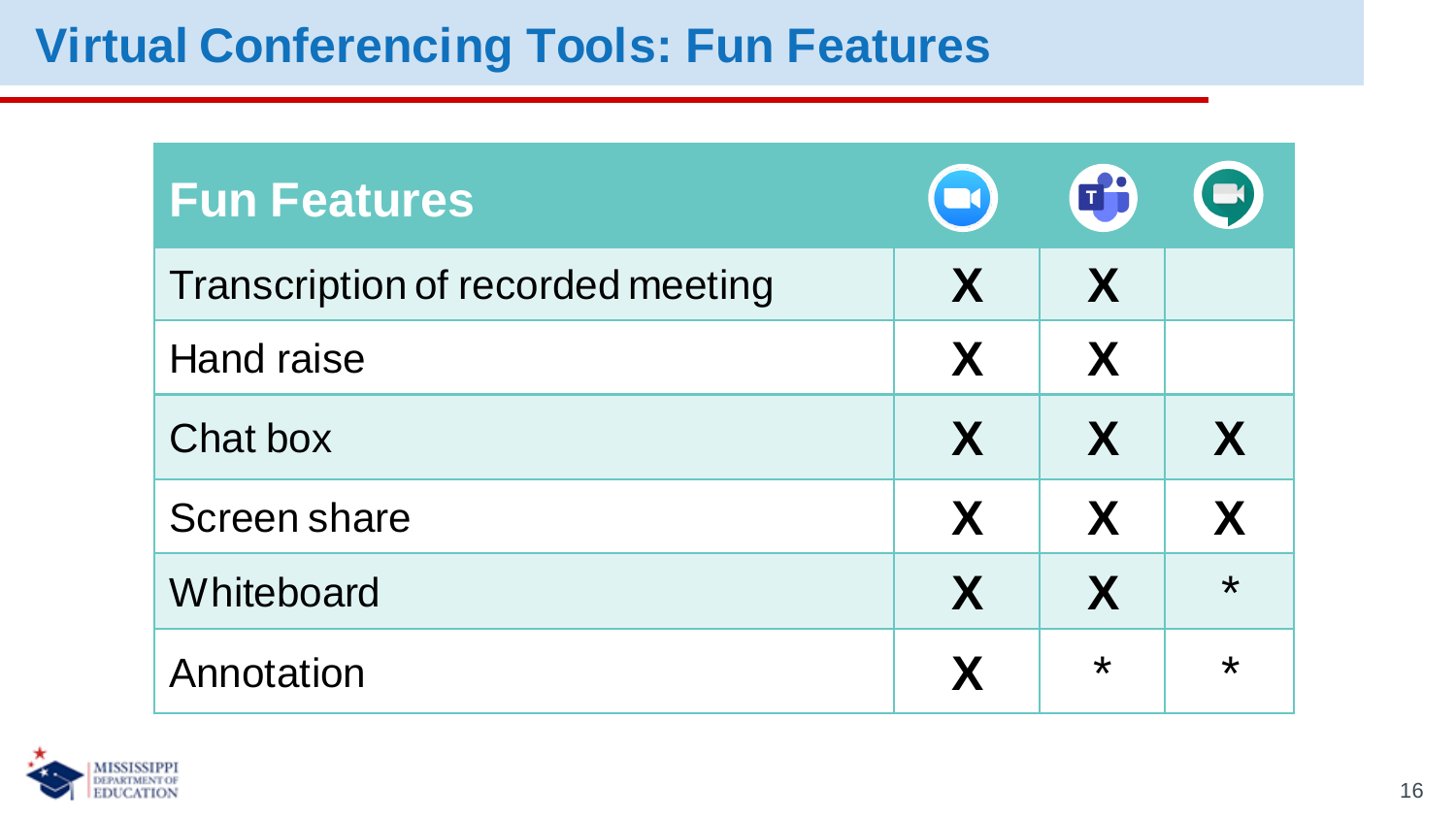### **Virtual Conferencing Tools: Quick Tutorials**



#### **[Microsoft Teams for Education Quick Guide](https://support.zoom.us/hc/en-us/articles/206618765-Zoom-Video-Tutorials?_ga=2.30004287.1613617121.1592233058-1102478718.1584371003) TH**



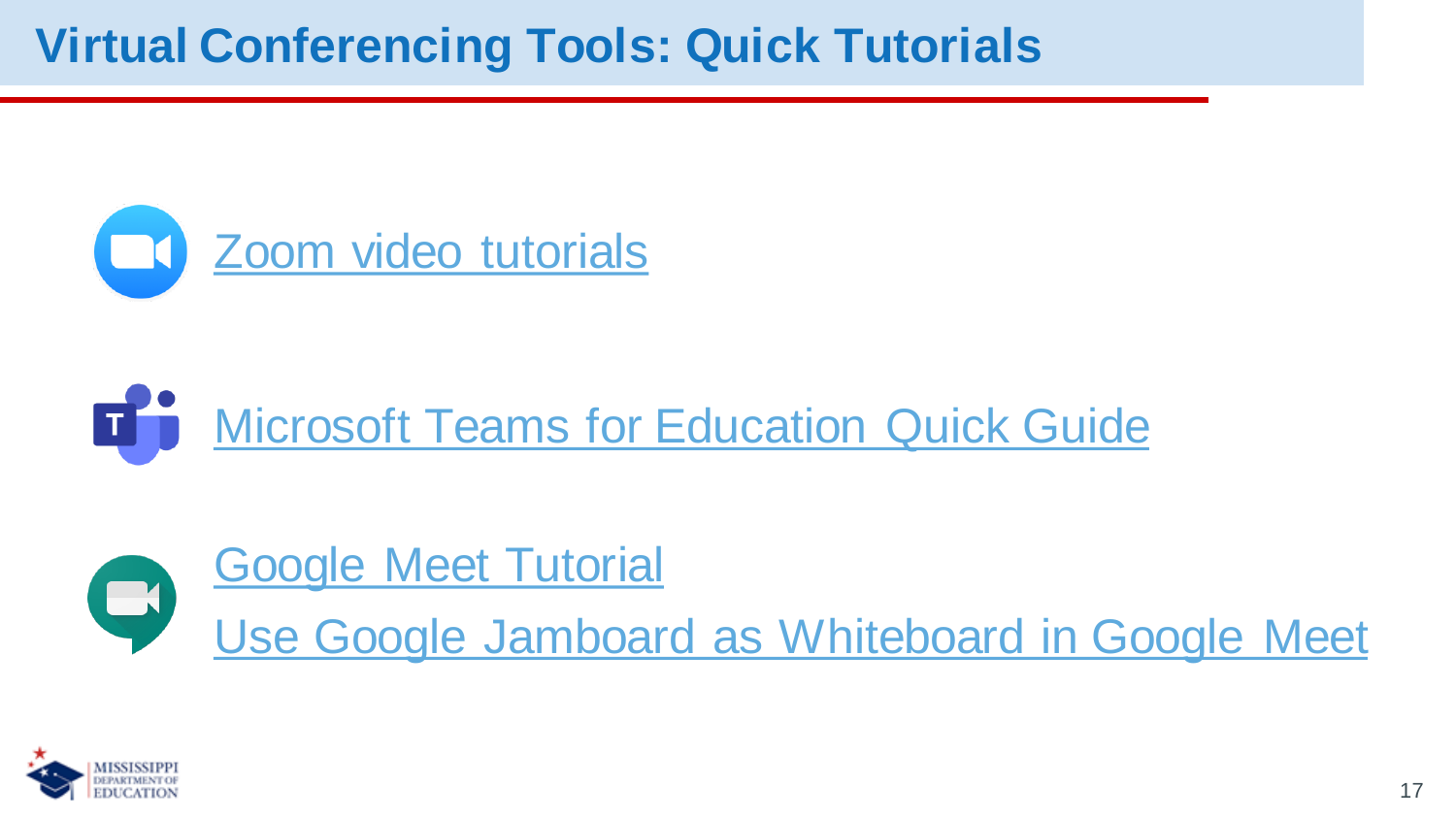# **Virtual Conferencing Tools: Whiteboard**





[https://www.youtube.com/watch?time\\_continue=1&v=6Y6JAwUxOQQ&feature=emb\\_logo](https://www.youtube.com/watch?time_continue=1&v=6Y6JAwUxOQQ&feature=emb_logo)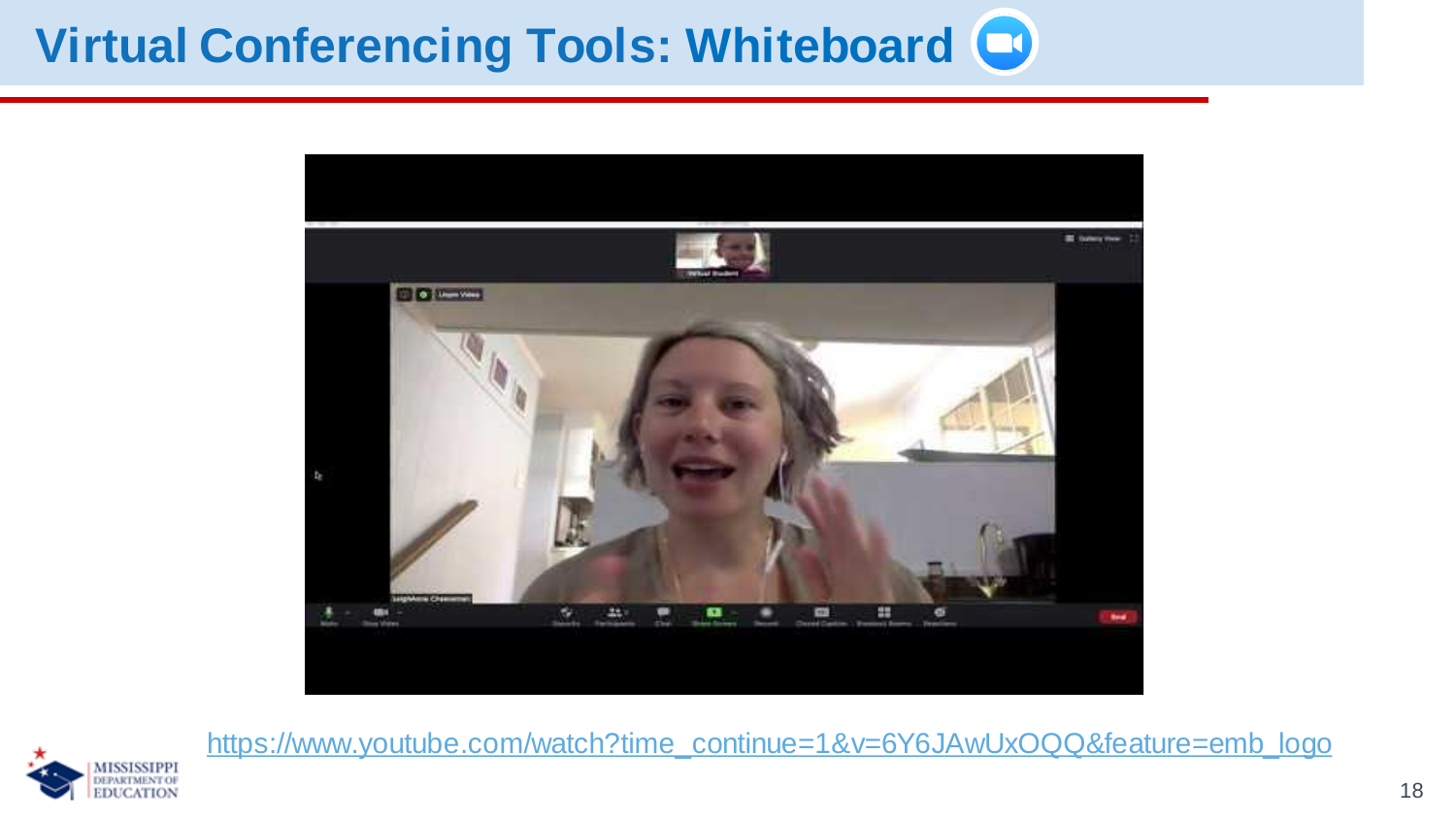## **Virtual Conferencing Tools: Reactions**





[https://www.youtube.com/watch?v=nEEMS\\_5Roqo&feature=emb\\_logo](https://www.youtube.com/watch?v=nEEMS_5Roqo&feature=emb_logo)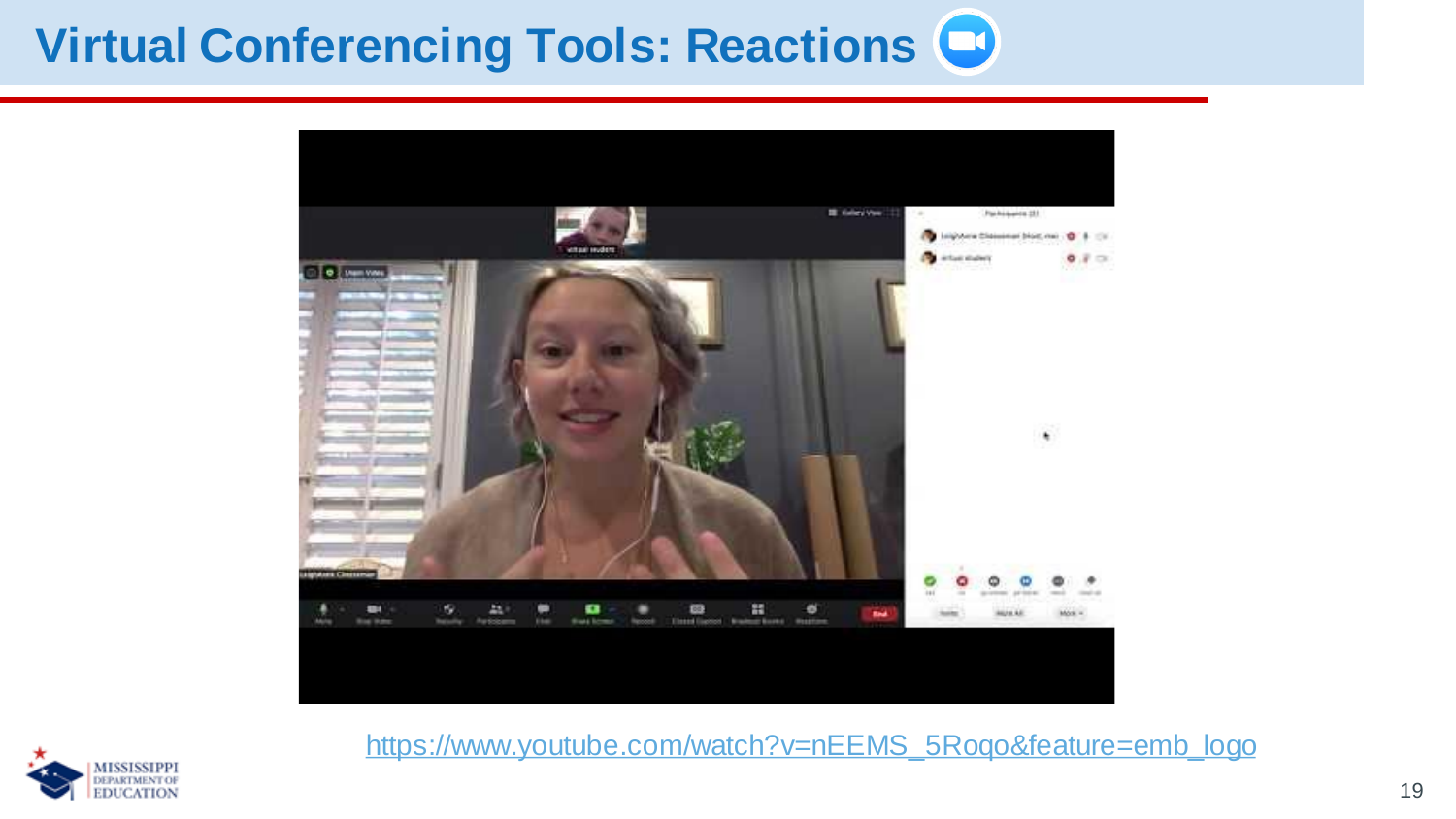# **Virtual Conferencing Tools: Breakout Rooms**



[https://www.youtube.com/watch?v=dw0B50Rafq4&feature=emb\\_logo](https://www.youtube.com/watch?v=dw0B50Rafq4&feature=emb_logo)

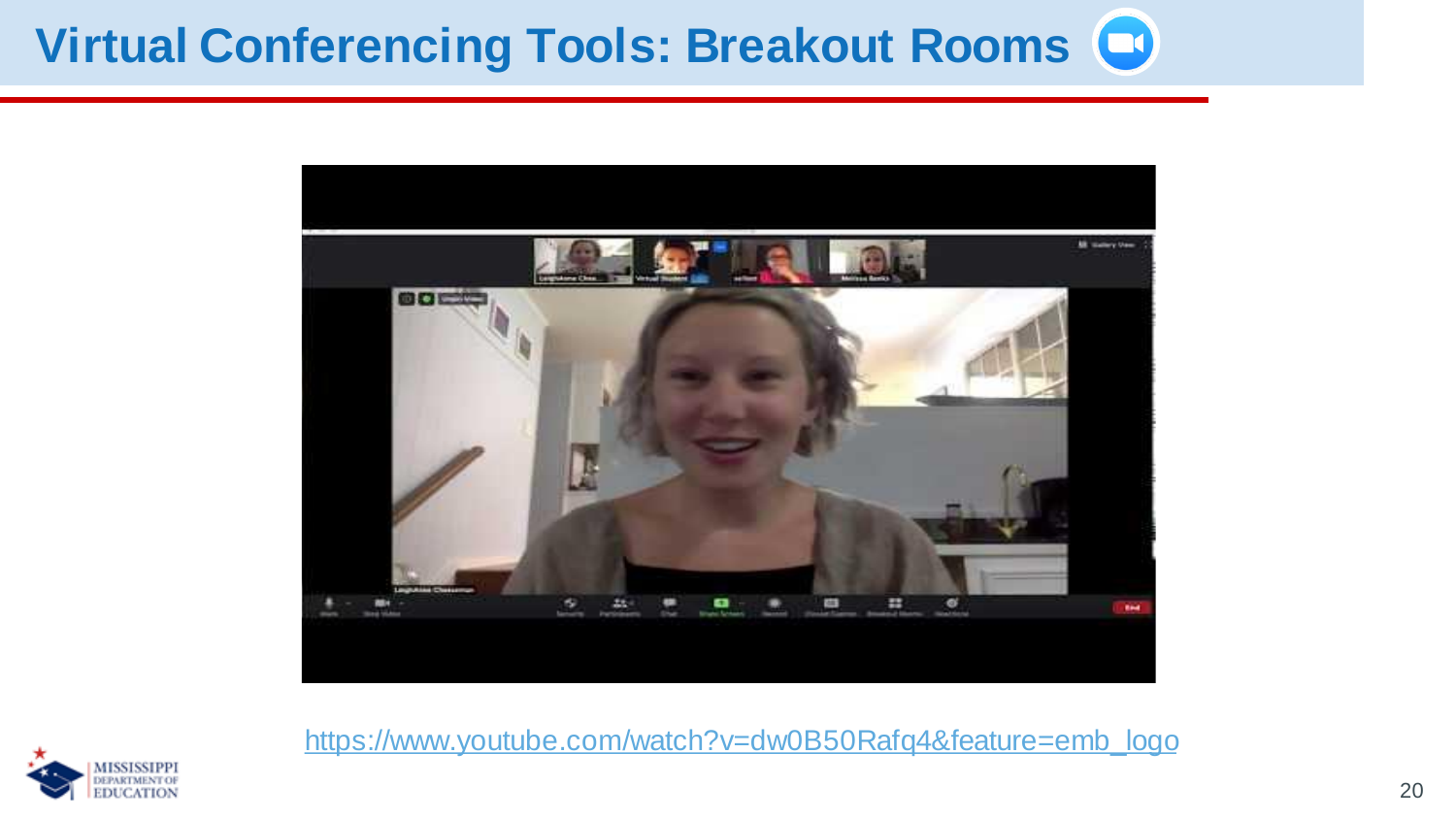### **Virtual Meeting Tools: Ideas and Tips**

- Make sure to keep your account up-to-date
- Use polling as an exit ticket and for formative assessments
- Utilize breakout rooms for one-on-one, partner, or group work/cooperative learning activities
- Connect your document camera or use your cell phone as a document camera for demonstrations

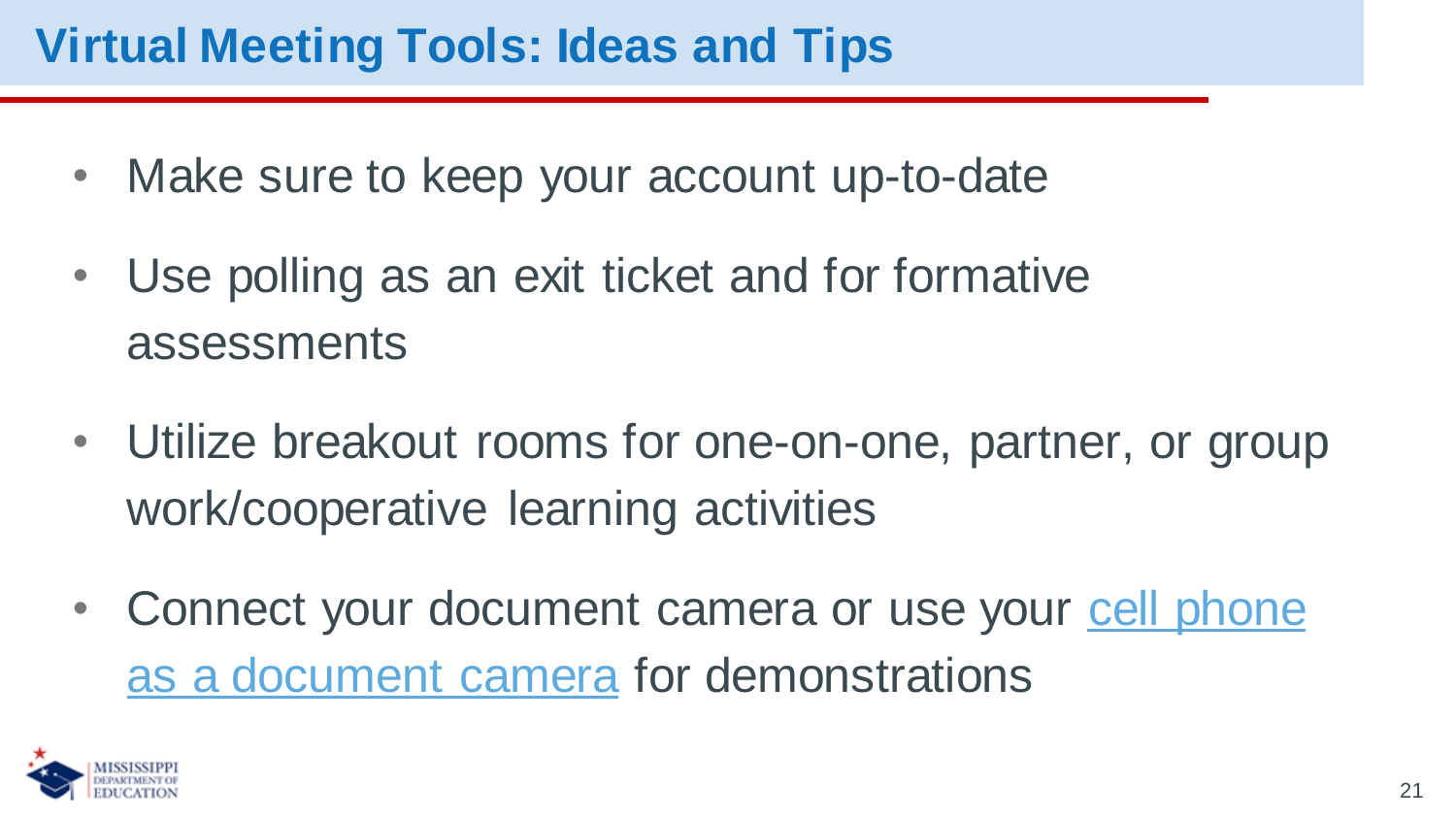### **Virtual Ideas and Tips**

- Teach virtual etiquette
- Begin each class by screen-sharing an agenda/schedule
- Embrace "the pause" to encourage think time
- Look at the camera to create eye contact with students
- Share your screen often to keep it engaging
- Vary the way students respond



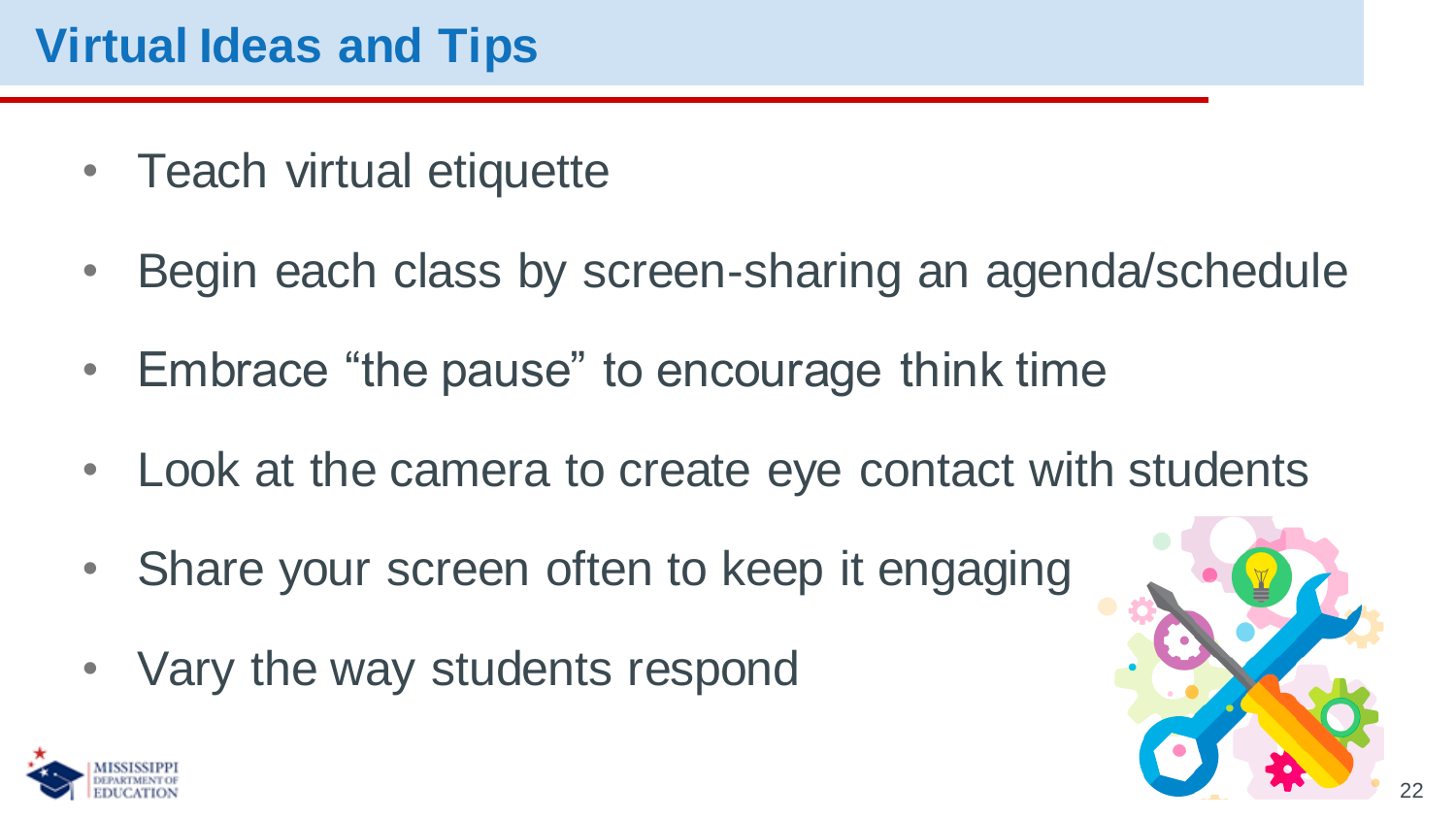# **Independent Practice: Option 1**

- Using Zoom, Microsoft Teams, or Google Meet, practice using one of the digital tools demonstrated that you are less familiar with and would like to incorporate into your teaching (either remotely or in a traditional classroom setting).
- Write a reflection on the pros and cons of using this tool with English learners and any adjustments you may need to make to best support EL students; include screen shots of your practice in your reflection.
- Submit your reflection to: **<https://forms.gle/y3p7TZVLfUP3Dczr8>**

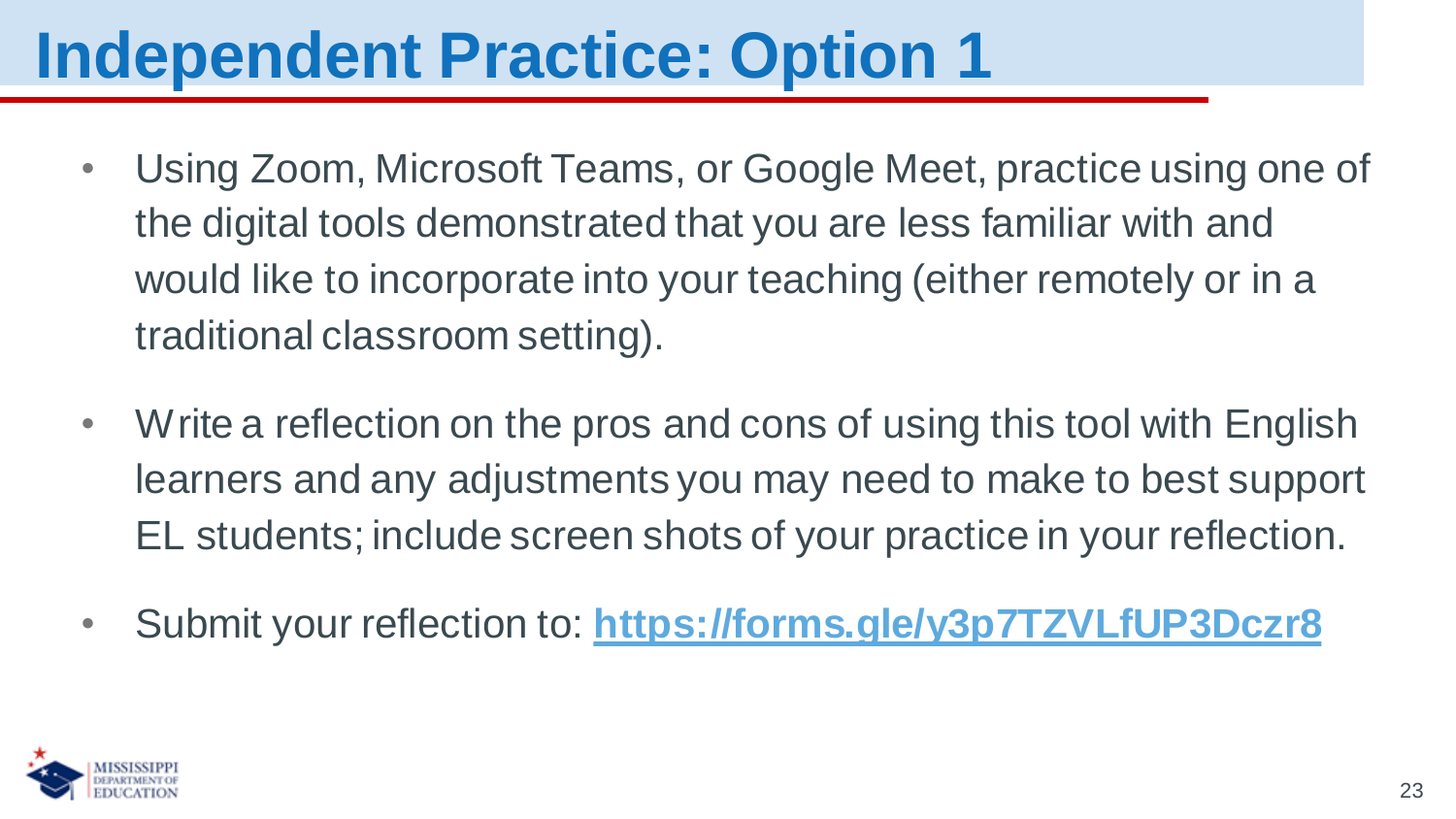# **Independent Practice: Option 2**

- Read the Article *10 Top Homework Tips for Parents* **<https://tinyurl.com/ya2rbkk6>**
- Write a reflection on how this applies to EL families and any additional considerations when discussing these ideas with parents. Look closely at numbers 9 and 10 and in your reflection. Include additional talking points that you would use when talking to parents about how to facilitate their child's homework completion.
- Submit your reflection to: **<https://forms.gle/y3p7TZVLfUP3Dczr8>**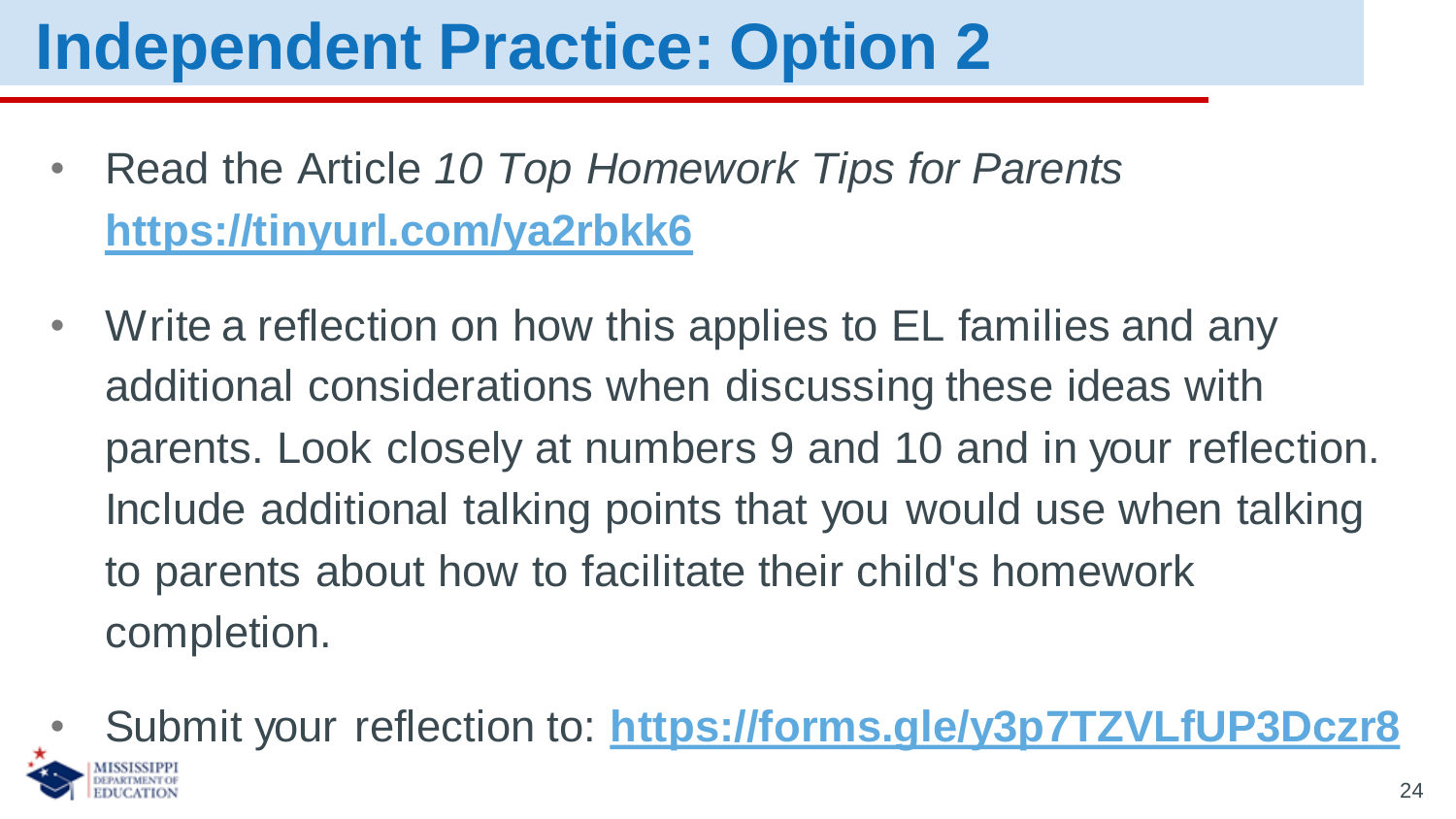.5 CEUs are being offered to educators who attend all three of the webinars in this summer series in addition to completing the assigned after-session tasks following sessions 1 and 2.

To sign in and show you participated in today's session, visit **<https://tinyurl.com/y8q9ec3o>** and type in your name.

**This Google Doc will only be open for 10 minutes! Please sign in before you leave!**

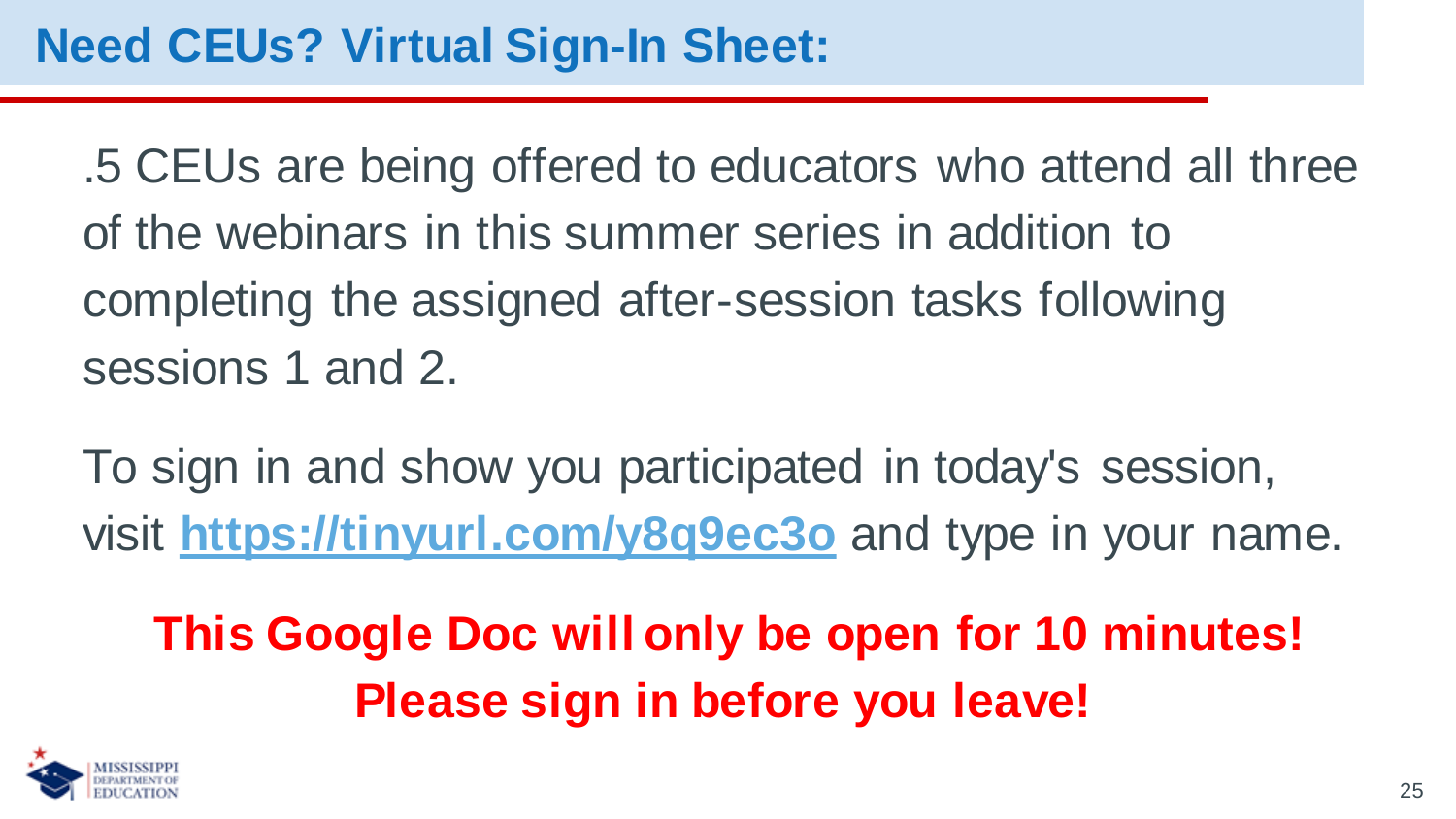• Article link: 6 Key Considerations for Supporting English Learners with Distance Learning https://seal.org/6-key[considerations-for-supporting-english-learners-with](https://seal.org/6-key-considerations-for-supporting-english-learners-with-distance-learning/)distance-learning/

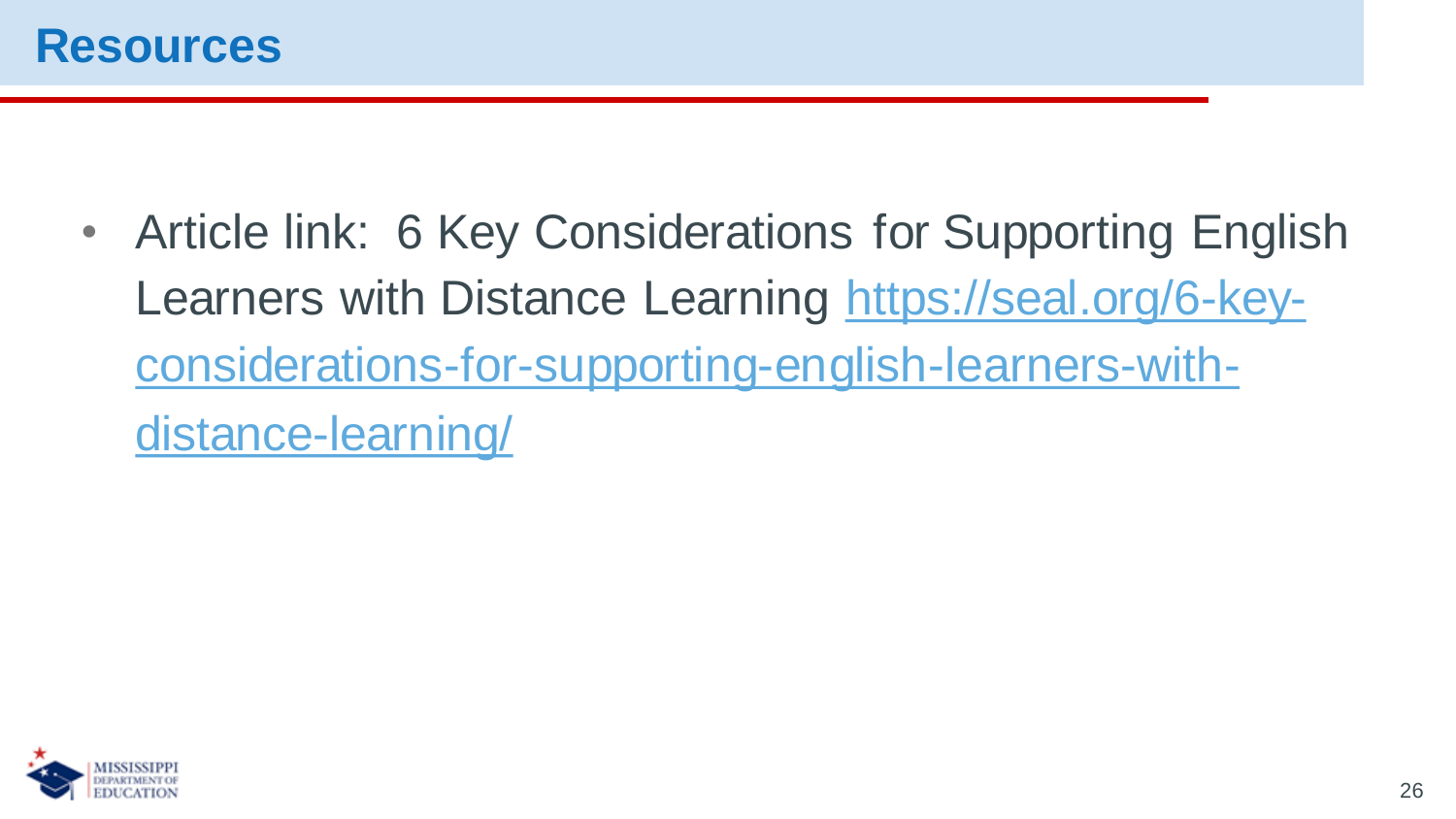# **Student Intervention Supports**

#### **Bureau Director**

Laurie Weathersby [lweathersby@mdek12.org](mailto:lweathersby@mdek12.org)

#### **Behavior Specialist**

Ginger Koestler [gkoestler@mdek12.org](mailto:gkoestler@mdek12.org)

#### **Secondary Specialist**

Jayda Brantley [jbrantley@mdek12.org](mailto:jbrantley@mdek12.org) **English Learner Specialist** Sandra Elliott (PreK – 12) [selliott@mdek12.org](mailto:selliott@mdek12.org)

#### **Gifted Specialist**

Jen Cornett [jcornett@mdek12.org](mailto:jcornett@mdek12.org)

### **Technology Specialist**

Melissa Banks [mbanks@mdek12.org](mailto:mbanks@mdek12.org)

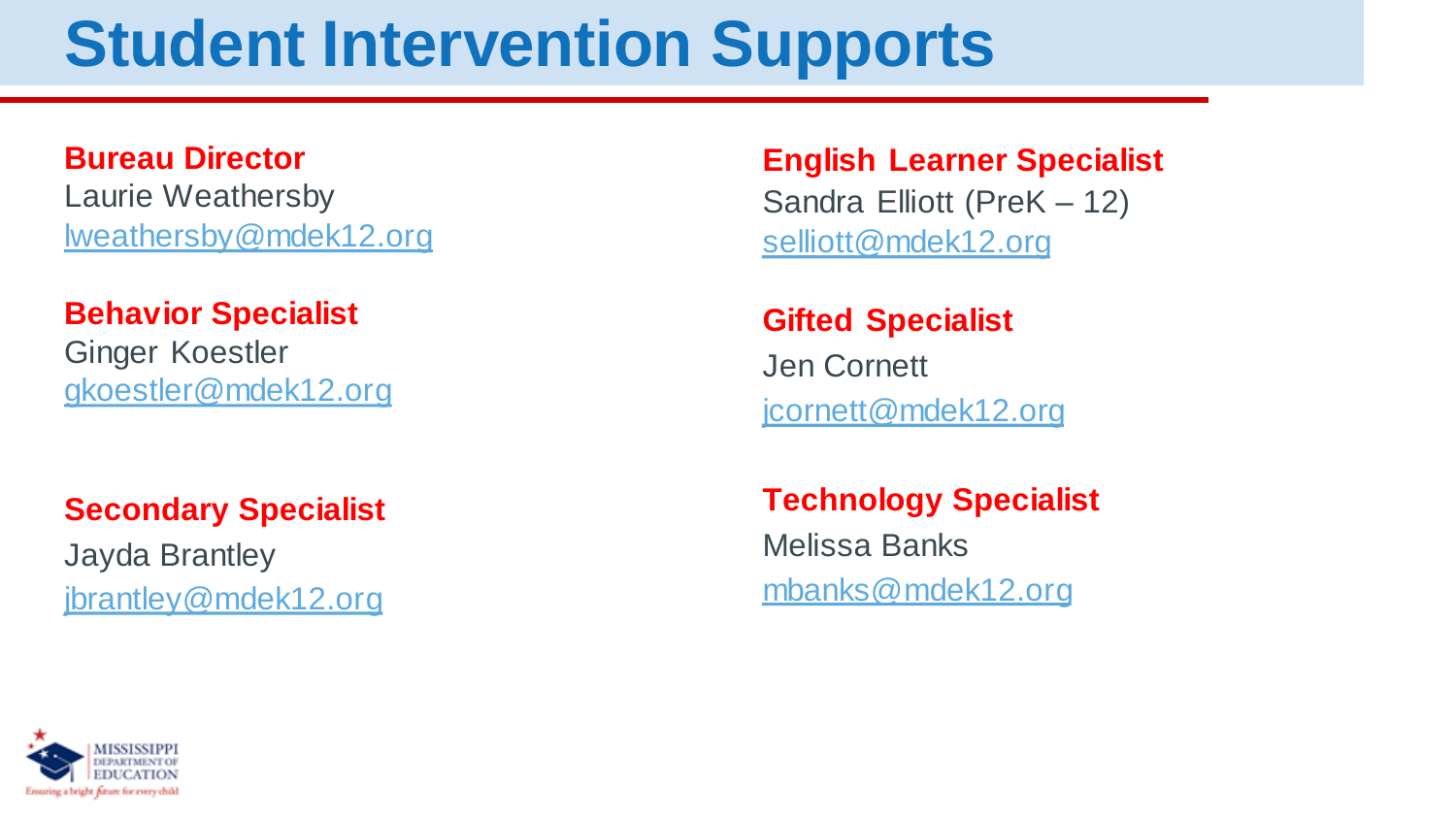# **English Learner Contacts**

#### **Instruction**

LeighAnne Cheeseman Assistant State Literacy / English Learner Coordinator (K-3) [lcheeseman@mdek12.org](mailto:lcheeseman@mdek12.org)

#### **Intervention/Instruction**

Sandra Elliott English Learner Intervention Support Specialist (PreK – 12) [selliott@mdek12.org](mailto:selliott@mdek12.org)

#### **Assessment**

Sharon Prestridge ELPT Program Coordinator [sprestridge@mdek12.org](mailto:sprestridge@mdek12.org)

### **Office of Federal Programs**

Farrah Nicholson Office Director Office of Federal Programs [fnicholson@mdek12.org](mailto:fnicholson@mdek12.org)